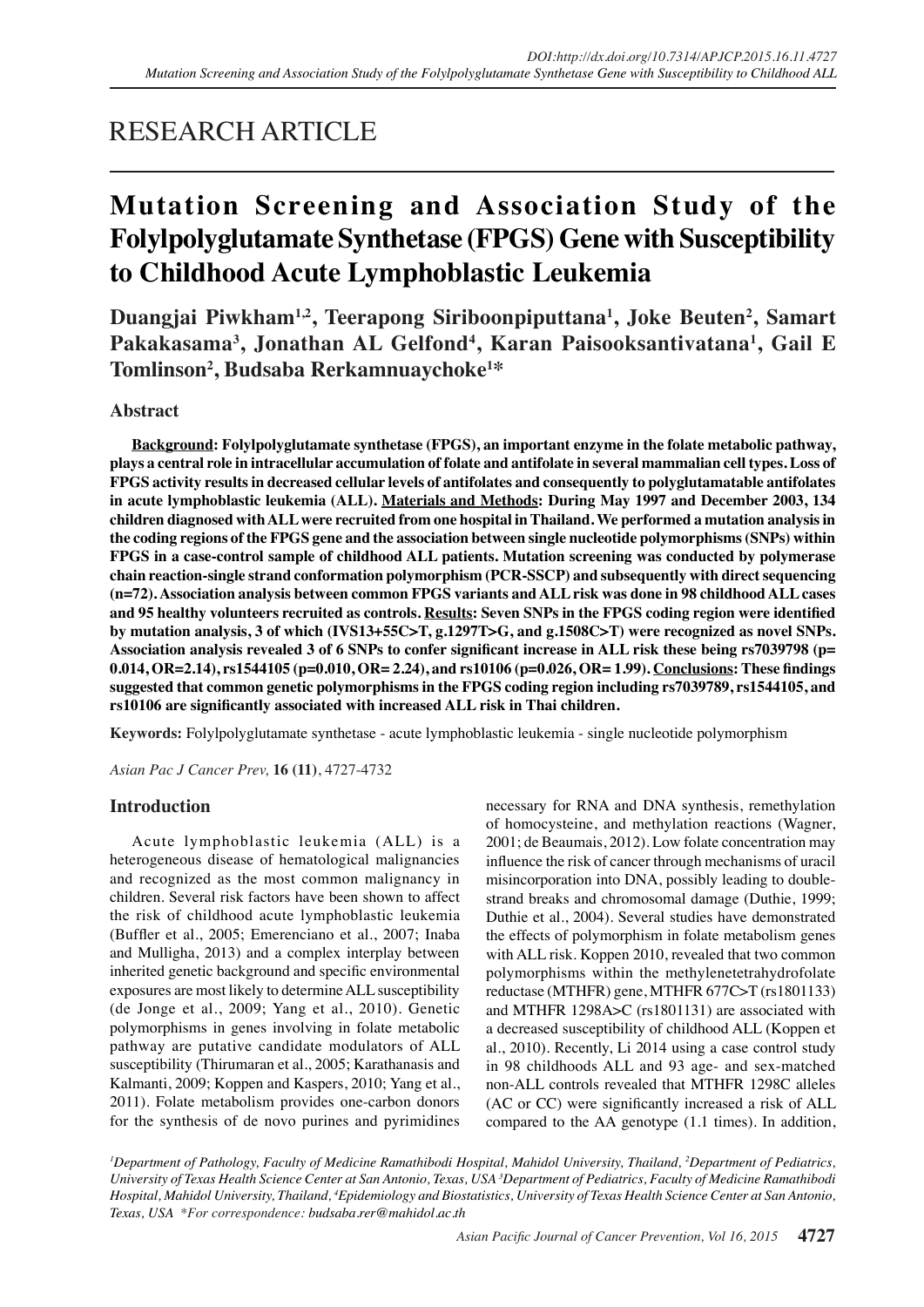#### *Duangjai Piwkham et al*

frequencies of MTHFR 1298AA, 1289A>C, and 1298CC were significantly different in those two groups. However, no significant different in frequencies of MTHFR 677CC, 677C>T, and 677TT genotypes were observed in this report (Li et al., 2014). Moreover, MTHFR 1298A>C genotype and the 677CC/1298A>C haplotype were significantly associated with reduced the risk of acute myeloid leukemia (AML) compared with AA genotype and 677CC/1298AA haplotype. Furthermore, MTHFR 677TT was associated with an increased the risk of AML in non-smokers and non-drinkers (Huang et al., 2015). Casecontrol studies by meta-analysis were done in 6,371 cases and 10,850 controls by Jiang et al. The result supports that the MTHFR C677T genotype is associated with ALL risk in Caucasians (Jiang et al., 2013). On the other hand, no significant association between polymorphisms in MTHFR and MDR1 genes was reported in 68 childhood ALL (Kreile et al.,2014). Other enzymes involving folate metabolic pathway such as SHMT1 (cytosolic serine hydroxymethyltransferase) and thymidylate synthase (Skibola et al., 2012) have been reported to associate with the risk of ALL. SHMT1 1420T and TS 3R allele have been reported to associate with lower the risk of ALL (de Jonge et al., 2009; Skibola et al., 2012). Furthermore, polymorphisms in SLC19A1 including 80AA and 80G>A increased susceptibility to develop childhood ALL and associated with poor prognosis (de Jonge et al., 2009).

Folylpolyglutamate synthetase (FPGS), is an essential enzyme for the survival of proliferating mammalian cells and critical for the conversion of chemotherapeutic agent, methotrexate (MTX), into MTX polyglutamate (Gómez-Gómez et al., 2014). The human FPGS gene, located on chromosome 9, consists of 15 exons spanning 11.2 kb of genomic DNA (Taylor et al., 1995; Chen et al., 1996). FPGS is present in several normal tissues, including bone marrow stem cells, liver, kidney, as well as in tumors (Moran and Colman, 1984; Barredo and Moran, 1992). The sensitivity of human tumors to antifolate chemotherapy was shown to be related to the level of expression of FPGS. Increased expression of FPGS activity leads to increased sensitivity to antifolate drugs while decreased FPGS activity is associated with resistance to many antifolates (Chen et al., 1996; Liani et al., 2003; Panetta et al., 2010). However, there is less clear whether genetic polymorphism within FPGS coding sequencing could contribute to the risk of leukemia development.

In this report, we aimed to investigate the association between the FPGS polymorphism and the susceptibility of ALL using a case-control group consisting of children diagnosed with ALL and children without malignancy matched by gender.

### **Materials and Methods**

#### *Subjects*

One hundred and thirty four children diagnosed with ALL between May 1997 and December 2003 at Ramathibodi Hospital were included in this study. We used 39 cases for FPGS mutation screening. For association study, there were 52 males and 43 females with a median age of 6.2 years (range 5 months-14 years). The diagnosis of ALL was made by bone marrow morphology and immunophenotype. A total of 131 healthy volunteers comprising 50 males and 48 females were recruited as control in association study and 33 samples were used in FPGS mutation screening. Approval from Research Ethics Committee on Human Experimentation of Ramathibodi Hospital of Mahidol University was attained. Parental consent was verified for each child to participate in genetic studies. All samples underwent standard DNA preparation procedures and DNA was stored at 4°C prior to mutation screening and genotyping.

#### *Polymerase chain reaction amplification*

Based on the genomic reference sequence for FPGS [GenBank:NC\_000009.11], 13 pairs of primers were designed using Perlprimer (http://perlprimer.sourceforge. net) to amplify all 15 exons including intron/exon boundaries, and 5'untranslated (5'-UTR) and 3'-UTR regions. Polymerase chain reactions (PCR) was performed in a total of 25 μl containing 0.5-1 μg genomic DNA, 0.4 pmol of each primer, 200 pmol dNTPs, and 1 unit AmpliTaq gold polymerase [Applied Biosystems, foster City, CA)] (Daga at al., 1992). PCR condition was predenaturation at 94°C for 10 minutes, followed by 35 cycles of amplification cycles comprising denaturation at 94°C for 30 seconds, annealing at a temperature between 57 and 65 °C (Table 1) for 30 seconds, extension at 72°C for 1 minute and a final extension at 72°C for 10 minutes. PCR products were verified by 2% agarose gel electrophoresis.

#### *Single strand conformation polymorphism (SSCP)*

SSCP analysis was performed according to the method described by Bastos et al 2000 with slight modifications (Estela et al., 2001). Briefly, heat denatured PCR samples (1  $\mu$ l) mixed with 2  $\mu$ l SSCP gel loading dye were applied to a 12 % polyacrylamide gel (19 acrylamide: 1 bisacrylamide) and electrophoresis was carried out with a mini-PROTEAN II cell (Bio-Rad, Berkeley, CA) at a constant power of 120 V for 2 to 4 hours. The gel was stained with silver solution to verify the band pattern.

#### *SNP selection and genotyping*

Single nucleotide polymorphisms (SNPs) were selected from the dbSNP database (http://www.ncbi.nlm. nih.gov/SNP/) and SNPper (http://snpper.chip.org/) with the following criteria: a) SNPs with minor allele frequency (MAF)>0.05 that lead to an amino acid substitution or with potential functional effects, and (b) SNPs associated with leukemia, and in particular childhood ALL, as retrieved from literature, were included when available. Tagging SNPs within FPGS were identified using Haploview [33] with the following criteria: (a) inclusion of preselected SNPs (see above), (b) MAF>0.05 in order to gain more statistical power, (c) r2 threshold of 0.8 (d) a log of odds [34] threshold for multimarker testing of 3.0, (e) a minimum distance between tags of 60 bp, and (f) 2 and 3-marker haplotype tagging option. The search for tagging SNPs extended to a 10 kb region surrounding the gene. For rs7039798, rs7033913, rs1544105 and rs10106, genotyping was performed with the Golden Gate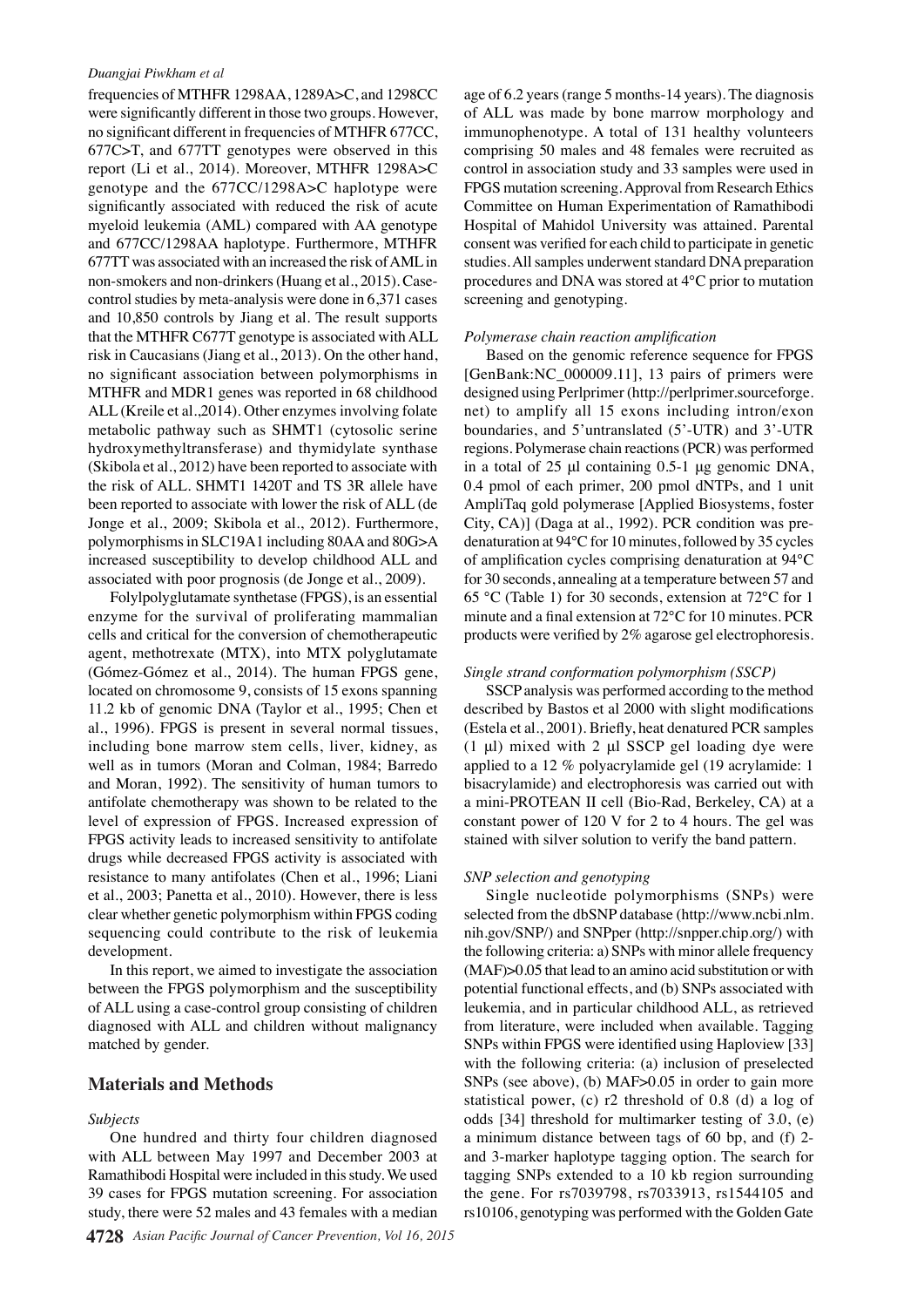*Mutation Screening and Association Study of the Folylpolyglutamate Synthetase Gene with Susceptibility to Childhood ALL* **Table 1. Location and Allele Frequencies of FPGS Variants Identified in Mutation Screening** 

| ID in dbSNP<br>database | Location         | Nucleotide<br>position | Minor allele | Amino acid change    | Minor allele frequency<br>Control<br>Case |          |  |
|-------------------------|------------------|------------------------|--------------|----------------------|-------------------------------------------|----------|--|
| rs10106                 | IVS <sub>9</sub> | 19                     | A            |                      | 0.031                                     | $\Omega$ |  |
|                         | Exon 10          | 732                    | T            | Gly (synonymous SNP) | 0.077                                     | 0.06     |  |
|                         | Exon 10          | 789                    |              | Asn(synonymous SNP)  | 0.013                                     | $\Omega$ |  |
|                         | <b>IVS 13</b>    | 55                     |              |                      | 0.051                                     | 0.015    |  |
|                         | Exon 14          | 1297                   | G            | Phe>Val              | $\Omega$                                  | 0.015    |  |
|                         | Exon 15          | 1508                   |              | Ala>Val              | 0.013                                     | $\Omega$ |  |
|                         | Exon 15          | 2006                   |              | 3'UTR                | 0.339                                     | 0.457    |  |
|                         |                  |                        |              | 100.0                |                                           |          |  |

Assay of the VeraCode technology using the BeadXpress reader System according to the manufacturer's protocol (Ilumina, San Diego, CA). SNPg.732C>T was genotyped 75.0 using the TaqMan®allelic discrimination assay (Applied Biosystems, Foster City, USA) and for IVS13+55C>T, we used PCR-restriction fragment length polymorphism  $50.0$ (PCR-RFLP) with corresponding restriction endonuclease AciI (New England BioLabs, Beverly, MA) for genotyping. After endonuclease digestion, the presence of specific PCR products was verified on a 2% agarose gel. Duplicate  $25.0$ samples were included as quality controls.

#### *Statistical analysis*

Allele frequencies among the cases and controls were compared using Chi-square test (χ2) from Haploview. The odds ratio (OR) and its 95% confidence interval (Emerenciano et al., 2007) was estimated by logistic regression using R statistical software. All statistical tests were two-sided and significance was set at P<0.05. We used additive, dominant and recessive models in the test analysis. Haploview (http://www.broadinstitute.org/ scientific-community/science/programs/medical-andpopulation-genetics/haploview/haploview) was used to measure linkage disequilibrium and to define the block structure between the tagging SNPs (Barrett et al., 2005).

### **Results**

#### *Mutation screening*

We performed PCR-SSCP and DNA re-sequencing of all 15 exons of FPGS including intron/exon boundaries, 5'UTR, and 3'UTR in 39 childhoods ALL and 33 controls. Seven SNPs were identified within FPGS gene as show in table 1. Interestingly, we could identify 3 novel SNPs including IVS13+55C>T, g.1297T>G and g.1508C>T which were not significantly different in allele frequency between cases and control  $(p > 0.05)$ , as shown in table 2. The details of the identified SNPs including location, allele frequencies, and type of SNPs were summarized in table 1. In addition, five SNPs were recognized as coding SNPs which are located in exon 10 (g.732C>T and g.789C>T), exon 14 (g.1297T>G) and exon 15 (g.1508C>T and g.2006T>C), respectively. Two FPGS variants including g.1297T>G (exon 14) and g.1508C>T (exon 15) resulted in amino acid change including F433V and A503V, respectively. In contrast, two synonymous SNPs including g.732C>T and g.789C>T were observed in FPGS exon 10. Moreover, two SNPs identified in our mutation analysis were located in the intron boundaries (IVS9+19G>A and

|                 |      |    |        |                    |                       |     |                        | Table 2. Minor Alleld Frequencies of FPGS Variants |      |
|-----------------|------|----|--------|--------------------|-----------------------|-----|------------------------|----------------------------------------------------|------|
| <b>SNP</b> Name |      |    | Minor  |                    |                       |     | Minor allele frequency | P value                                            | 30.0 |
|                 |      |    | allele |                    | Case                  |     | <b>Control</b>         |                                                    |      |
| rs70397986.3    |      |    | (46.8) |                    | 0.305                 |     | 0.26                   | 0.3255                                             |      |
| rs7033913       |      |    | G      |                    | 0.063                 |     | 0.082                  | 0.4842                                             |      |
| s1544105        |      |    | G      |                    | $0 3\overline{74.2} $ |     | 9.26                   | 0.2735                                             | 30.0 |
| g.732C>T        |      |    | T      |                    | 0.053                 |     | 0.02                   | 0.0905                                             |      |
| IVS 13+55C>T    |      |    |        |                    | 0.011                 |     | 0.02                   | 0.4327                                             |      |
| rs10106         |      |    |        |                    | 0.311                 |     | 0.281                  | 0.5195                                             |      |
| <b>IVS13</b>    | 31.3 |    | 38.0   | he<br>$\mathbf{I}$ | 23.7                  | reg | 31.3                   | 10106). The                                        | 30.0 |
| allele f        |      | cy |        | litiol             |                       | ed  |                        | majority of                                        |      |

Othe variants were presented at low frequency. Interestingly, FPGS variants incruding IVS9+19G \$A, g.789C>T, and g.15 $\&C>T$  were found to be polymorphic in ALL cases only whereas  $\frac{1}{2}$ .1297T> $\frac{1}{2}$  was restrict observed in controls. To gather, we demonstrated the distribution of genetic variants (SNPs) within FPGS gene in childhoods ALL and Formal children in Thailand. Two FPGS variants including  $\frac{1}{2}433V$  and A503V rigally associate to the risk of ALL in Thai patient especially the A503V which restrict observed  $\frac{a}{b}$  ALL patients. Rewly diagnosed without the treatment Newly diagnosed with treatment Persistence or recurrence Remission

None

*Association analysis between FPGS variants and ALL risk* We performed association analysis on 6 FPGS variants which are comprised of our identified 2 SNPs (g.732C>T and IVS 13+55C>T) and 4 common FPGS tagging SNPs database (rs7039798, rs7033913, rs1544105, and rs10106). Those SNPs covered the FPGS gene (from the promoter to the 3'UTR region) and included the 10 kb flanking region of the gene. All tested SNPs were in Hardy Weinberg Equilibrium (HWE) and their allele frequencies were shown in table 2. Strong linkage disequilibrium was found between the 6 markers (pairwise  $D'=1.00$  except between exon 10 and Intron 13 SNPs). All markers were a part of one haplotype block in the controls whereas in cases a haplotype block was present encompassing rs7039798 rs7033913-rs1544105 (data not shown). Although no significant difference was observed in allele frequency distributions between cases and controls, single variant analysis revealed 3 SNPs were significantly associated with ALL risk ( $p < 0.05$ ). Those were the AG genotype of rs7039798 (p=0.014, OR=2.14, 95%CI=1.16-3.94), the AG genotype and G allele of rs1544105 (p=0.010, OR=2.24, 95%CI=1.22-4.1 and p=0.038, OR=1.83, 95%CI=1.03-3.24, respectively), and the TC genotype of rs10106 (p=0.026, OR= 1.99, 95%CI=1.08-3.64), respectively (table 3). To summarize, we could identify FPGS variants (SNPs) that may associate to the risk of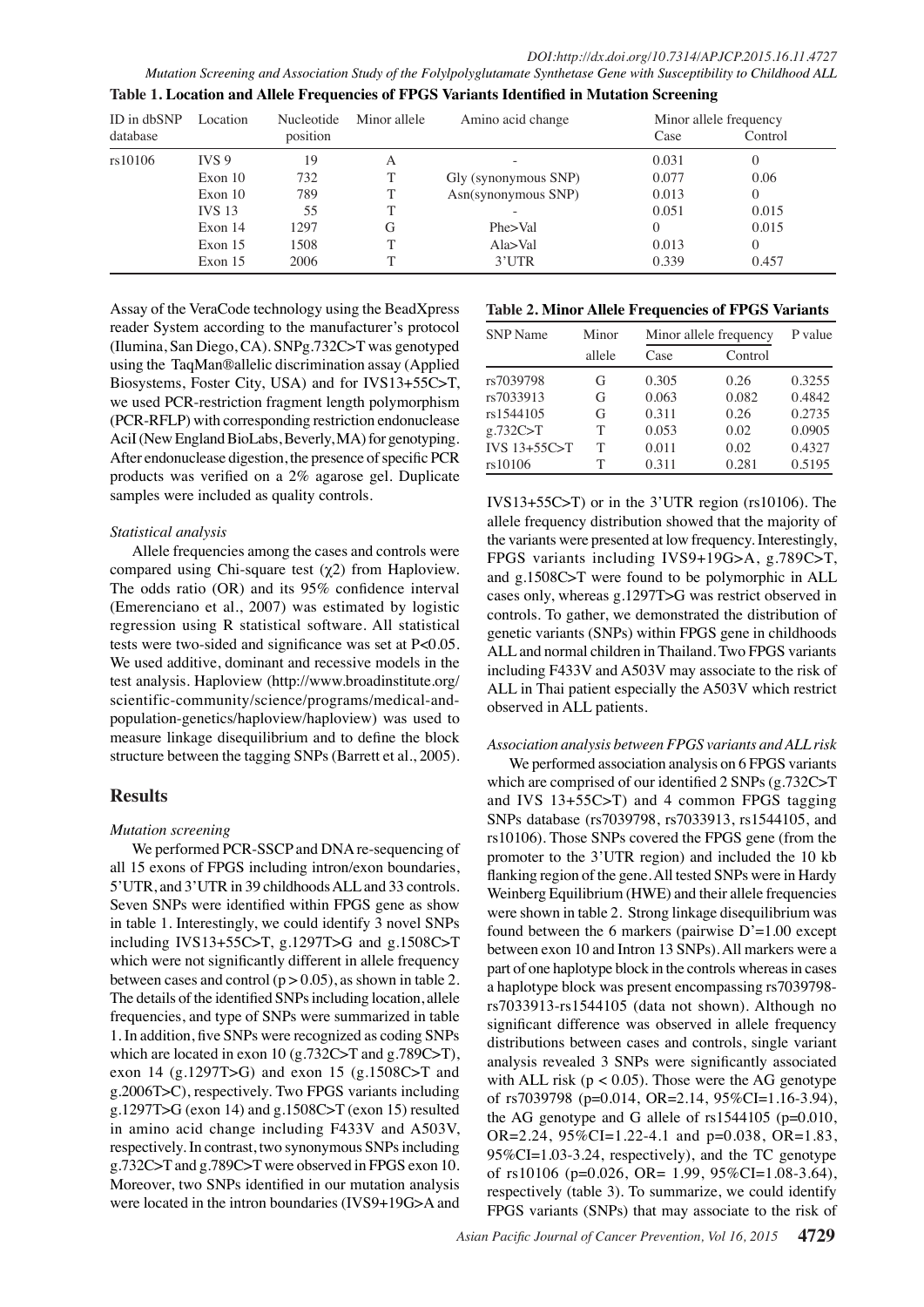*Duangjai Piwkham et al* **Table 3. SNP Effects of FPGS Variants on ALL**

| <b>SNP</b><br>rs7039798 | Genotype<br>AA | Control $(N)$<br>58 | Case $(N)$<br>43        | <b>OR</b><br>Ref | 95 %CI        | P Value |
|-------------------------|----------------|---------------------|-------------------------|------------------|---------------|---------|
|                         | GG             | 11                  | 6                       | 0.74             | $0.25 - 2.15$ | 0.574   |
|                         | AG             | 29                  | 46                      | 2.14             | 1.16-3.94     | 0.014   |
|                         | GG/AG vs AA    | 40                  | 52                      | 1.75             | $0.99 - 3.10$ | 0.054   |
| rs7033913               | AA             | 83                  | 83                      | Ref              |               |         |
|                         | GG             |                     | $\overline{0}$          | $\Omega$         | $\Omega$      | 0.987   |
|                         | AG             | 14                  | 12                      | 0.86             | $0.37 - 1.96$ | 0.715   |
|                         | GG/AG vs AA    | 15                  | 12                      | 0.8              | $0.35 - 1.81$ | 0.593   |
| rs1544105               | AA             | 58                  | 42                      | Ref              |               |         |
|                         | GG             | 11                  | 6                       | 0.75             | $0.26 - 2.20$ | 0.604   |
|                         | AG             | 29                  | 47                      | 2.24             | 1.22-4.12     | 0.01    |
|                         | GG/AG vs AA    | 40                  | 53                      | 1.83             | 1.03-3.24     | 0.038   |
| g.732C>T                | CC             | 94                  | 85                      | Ref              |               |         |
|                         | <b>TT</b>      | $\theta$            | $\overline{0}$          | ND               | ND            | ND      |
|                         | ${\rm TC}$     | 4                   | 10                      | ND               | ND            | ND      |
|                         | TT/TC vs CC    | 4                   | 10                      | 2.76             | 0.84-9.14     | 0.096   |
| IVS 13+55C>T            | CC             | 94                  | 93                      | Ref              |               |         |
|                         | TT             | $\theta$            | $\mathbf{0}$            | ND               | ND            | ND      |
|                         | CT             | 4                   | $\overline{\mathbf{c}}$ | ND               | ND            | ND      |
|                         | TT/CT vs CC    | 4                   | $\overline{c}$          | 0.51             | 0.09-2.83     | 0.437   |
| rs10106                 | CC             | 55                  | 42                      | Ref              |               |         |
|                         | <b>TT</b>      | 12                  | 6                       | 0.65             | $0.23 - 1.89$ | 0.433   |
|                         | TC             | 31                  | 47                      | 1.99             | 1.08-3.64     | 0.026   |
|                         | TT/TC vs CC    | 43                  | 53                      | 1.61             | 0.91-2.85     | 0.099   |

ND=not determined; Significant P values are in bold: Only the dominant model is presented, since no significance was found for under the additive or recessive model

ALL in Thai children.

#### **Discussion**

Methotrexate (MTX) is recognized as one of primary anticancer therapeutic agents for a treatment of childhood ALL. The better understanding in molecular underlining biology of ALL as well as molecular dissections of pathway involving folate metabolism have shaped the way to improve the treatment of ALL. Low FPGS activity results in decreased of antifolate in the cell and leading to drug resistance in leukemia (Stark et al., 2009). Here, we investigated the genetic polymorphisms of FPGS gene which is recognized as a critical component of folate metabolic pathways in Thai children with ALL as well as gender- and age- specific control samples. Furthermore, we performed the association study to determine the risk of ALL using our identified SNPs combined with the analysis of common variants SNPs within FPDS gene.

In this work, conventional PCR-SSCP were performed as a screening test to determine FPGS polymorphisms in each individual following with direct sequencing to confirm each FPGS variant. We could identify 7 SNPs within the coding region of FPGS gene (15 exons with intron/exon boundaries). Interestingly, we were able to identified 3 novel SNPs including IVS13+55C>T, g.1297T>G and g.1508C>T. These results suggested that polymorphism of FPGS including IVS13+55C>T, g.1297T>G and g.1508C>T may unique in Thai population. Furthermore, genotyping of 2 FPGS SNPs in this work combined with 4 tagging SNPs covering FPGS gene in 193 samples (95 cases and 98 controls), revealed that significant increasing of ALL risk was observed

in FPGS rs7039798 (p=0.014, OR=2.14), rs1544105  $(p=0.010, \text{OR} = 2.24)$ , and rs10106 (p=0.026, OR=1.99), respectively. To gain more confidence, comparative analysis with other studies in the genetic polymorphisms of FPGS is necessary.

There are little known about the role of FPGS variants among population in the establishment of cancer risk as well as in ALL. In this report, we demonstrated that IVS9+19G>A, g.789C>T, and g.1508C>T were unique observed in ALL cases, whereas g.1297T>G was restrict found in controls. Interestingly, FPGS 1508C>T (exon 15) resulted in amino acid substitution (A503V) which is specifically observed in case group may play a role to determine the genetics risk of ALL in our tested population. Recent studies in FPGS polymorphisms in ALL revealed that. FPGS rs1544105C>T polymorphism might influence FPGS expression and affect treatment outcome in ALL patients (Liu et al., 2013). In addition, FPGS A22G is significantly increased the risk of ALL and may affect the overall survival of ALL patients (Gómez-Gómez et al., 2014). To gather, several genetic polymorphisms in FPGS genes were observed to be associated with the risk of ALL and these variants were largely depended on the different in genetic background of tested populations.

For the perspective in molecular mechanisms of FPGS in the establishment of ALL, Raz, 2014 demonstrated that mutations of FPGS exon 12 altered the transcription levels of FPGS in several cell lines and these exon could function as the transcriptional regulatory of FPGS via several mechanisms such as transcriptional binding domain and hypermethylation site (Raz et al., 2014). However, further functional studies of each FPGS variant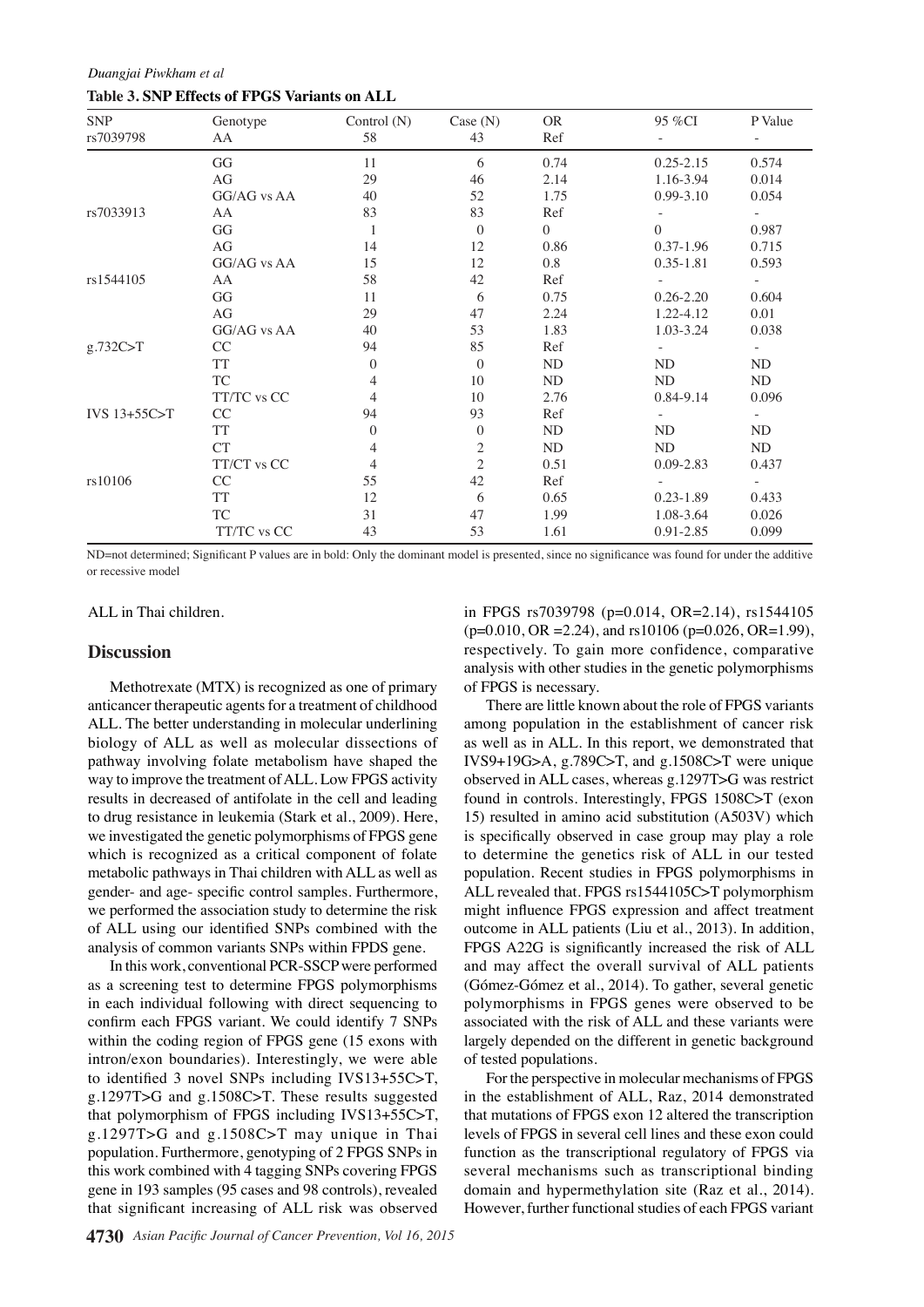#### *DOI:http://dx.doi.org/10.7314/APJCP.2015.16.11.4727*

*Mutation Screening and Association Study of the Folylpolyglutamate Synthetase Gene with Susceptibility to Childhood ALL* in the establishment of ALL and other types of cancer are

Regarding SNPs selection and validation, 3 selected tagging SNPs were chosen according to HapMap data of the Caucasian in which the ethnic-specific LD patterns. Thus, we might loss some tagged SNPs commonly observed in Thais. In addition, those selected SNPs in the study may not fully represent all tagged variants in this ethnic group. Nevertheless, selection of SNPs in the present study was enriched with potentially functional important SNPs. Therefore, those high priority SNPs were considered to include into this work. However, the power of this study was limited by several factors including sample size, the baseline incidence of the disease, and the unknown OR of a genetic risk factor. Replication of our findings in independent samples was warranted to elucidate the role of these variants in ALL susceptibility and defined their importance in the ethnic specific differences in ALL risk. Unfortunately, we did not assess the folate level or dietary intake of folate in our samples. Moreover, gene-environment interactions such as dietary records during pregnancy and their relation to the above mentioned polymorphisms are needed for the future cohort study with a larger number of cases.

In conclusion, our results suggested that common genetic variants in the FPGS genes were associated with ALL risk in Thai children. To our knowledge, this is the first report of an association between ALL risk and FPGS variants in the country. Our findings might help to improve the ability in assessing an individual risk for ALL as well as to elucidate leukemia risks at the population level.

### **Acknowledgements**

still required.

This work was supported by the Thailand Research Fund (TRF) Grant # RMU5180024 (to BR), the Texas Higher Education Coordinating Board Grant #010019- 0105-2001, the Children's Cancer Fund Dallas, TX and the Greehey Family Foundation (to GET), and the Commission on Higher Education Scholarship, Thailand (to DP).

#### **References**

- Barredo J, Moran RG (1992). Determinants of antifolate cytotoxicity: folylpolyglutamate synthetase activity during cellular proliferation and development. *Mol Pharmacol*, **42**, 687-94.
- Barrett JC, Fry B, Maller J, et al (2005) Haploview: analysis and visualization of LD and haplotype maps. *Bioinformatics*, **21**, 263-5.
- Bastos E, Cravador A, Azevedo J, et al (2001). Single strand conformation polymorphism (SSCP) detection in six genes in Portuguese indigenous sheep breed "Churra da Terra Quente". *Biotechnol Agron Soc Environ*, **5**, 7-15.
- Buffler PA, Kwan ML, Reynolds P, et al (2005). Environmental and genetic risk factors for childhood leukemia: appraising the evidence. *Cancer Invest*, **23**, 60-75.
- Chen L, Qi H, Korenberg J, et al (1996). Purification and properties of human cytosolic folylpoly-gamma-glutamate synthetase and organization, localization, and differential splicing of its gene. *J Biol Chem*, **271**, 13077-87.
- Daga A, Tighe JE and Calabi F (1992). Leukaemia/Drosophila homology. *Nature*, **356**, 484.
- de Beaumais TA and Jacqz-Aigrain E (2012). Intracellular disposition of methotrexate in acute lymphoblastic leukemia in children. *Curr Drug Metab*, **13**, 822-34.
- de Jonge R, Tissing WJ, Hooijberg JH, et al (2009). Polymorphisms in folate-related genes and risk of pediatric acute lymphoblastic leukemia. *Blood*, **5**, 2284-9.
- Duthie SJ (1999). Folic acid deficiency and cancer: mechanisms of DNA instability. *Br Med Bull*, **55**, 578-52.
- Duthie SJ, Narayanan S, Sharp L, et al (2004). Folate, DNA stability and colo-rectal neoplasia. *Proc Nutr Soc*, **63**, 571-8.
- Emerenciano M, Koifman S and Pombo-de-Oliveira MS (2007). Acute leukemia in early childhood. *Braz J Med Biol Res*, **40**, 749-60.
- Gómez-Gómez Y, Organista-Nava J, Rangel-Rodriguez CA, et al (2014). Effect of folylpolyglutamate synthase A22G polymorphism on the risk and survival of patients with acute lymphoblastic leukemia. *Oncol Lett*, **8**, 731-5.
- Huang L, Deng D, Peng Z, et al (2015). Polymorphisms in the methylenetetrahydrofolate reductase gene (MTHFR) are associated with susceptibility to adult myeloid leukemia in a Chinese population. Cancer Epidemiol, http://dx.doi.org/ 10.1016/j.canep.2015.02.012.
- Inaba H, Greaves M and Mullighan CG (2013). Acute lymphoblastic leukaemia. *Lancet*, **1**, 1943-55.
- Jiang Y, Hou J, Zhang Q, et al (2013). The MTHFR C677T polymorphism and risk of acute lymphoblastic leukemia: an updated meta-analysis based on 37 case-control studies. *Asian Pac J Cancer Prev*, **14**, 6357-62.
- Karathanasis NV, Choumerianou DM and Kalmanti M (2009). Gene polymorphisms in childhood ALL. *Pediatr Blood Cancer*, **52**, 318-23.
- Koppen IJ, Hermans FJ and Kaspers GJ (2010). Folate related gene polymorphisms and susceptibility to develop childhood acute lymphoblastic leukaemia. *Br J Haematol*, **148**, 3-14.
- Kreile M, Rots D, Piekuse L, et al (2014). Lack of Association between Polymorphisms in Genes MTHFR and MDR1 with risk of childhood acute lymphoblastic Leukemia. *Asian Pac J Cancer Prev*, **15**, 9707-11.
- Li X, Liao Q, Zhang S, et al (2014). Association of methylenetetrahytrofolate reductase (MTHFR) C677T and A1298C polymorphisms with the susceptibility of childhood acute lymphoblastic leukemia (ALL) in Chinese population. *Eur J Med Res*, **19**, 5.
- Liani E, Rothem L, Bunni MA, et al (2003). Loss of folylpolygamma-glutamate synthetase activity is a dominant mechanism of resistance to polyglutamylation-dependent novel antifolates in multiple human leukemia sublines. *Int J Cancer*, **20**, 587-99.
- Liu SG, Gao C, Zhang RD, et al (2013). FPGS rs1544105 polymorphism is associated with treatment outcome in pediatric B-cell precursor acute lymphoblastic leukemia. *Cancer Cell Int*, **13**, 107.
- Mlodzik M and Gehring WJ (1987). Expression of the caudal gene in the germ line of Drosophila: formation of an RNA and protein gradient during early embryogenesis. *Cell*, **48**, 465-78.
- Moran RG and Colman PD (1984). Measurement of folylpolyglutamate synthetase in mammalian tissues. *Anal Biochem*, **140**, 326-42.
- Panetta JC, Sparreboom A, Pui CH, et al (2010). Modeling mechanisms of *in vivo* variability in methotrexate accumulation and folate pathway inhibition in acute lymphoblastic leukemia cells. *PLoS Comput Biol*, **2**, 1001019.
- Raz S, Stark M and Assaraf YG (2014). Binding of a Smad4/ Ets-1 complex to a novel intragenic regulatory element in exon12 of FPGS underlies decreased gene expression and